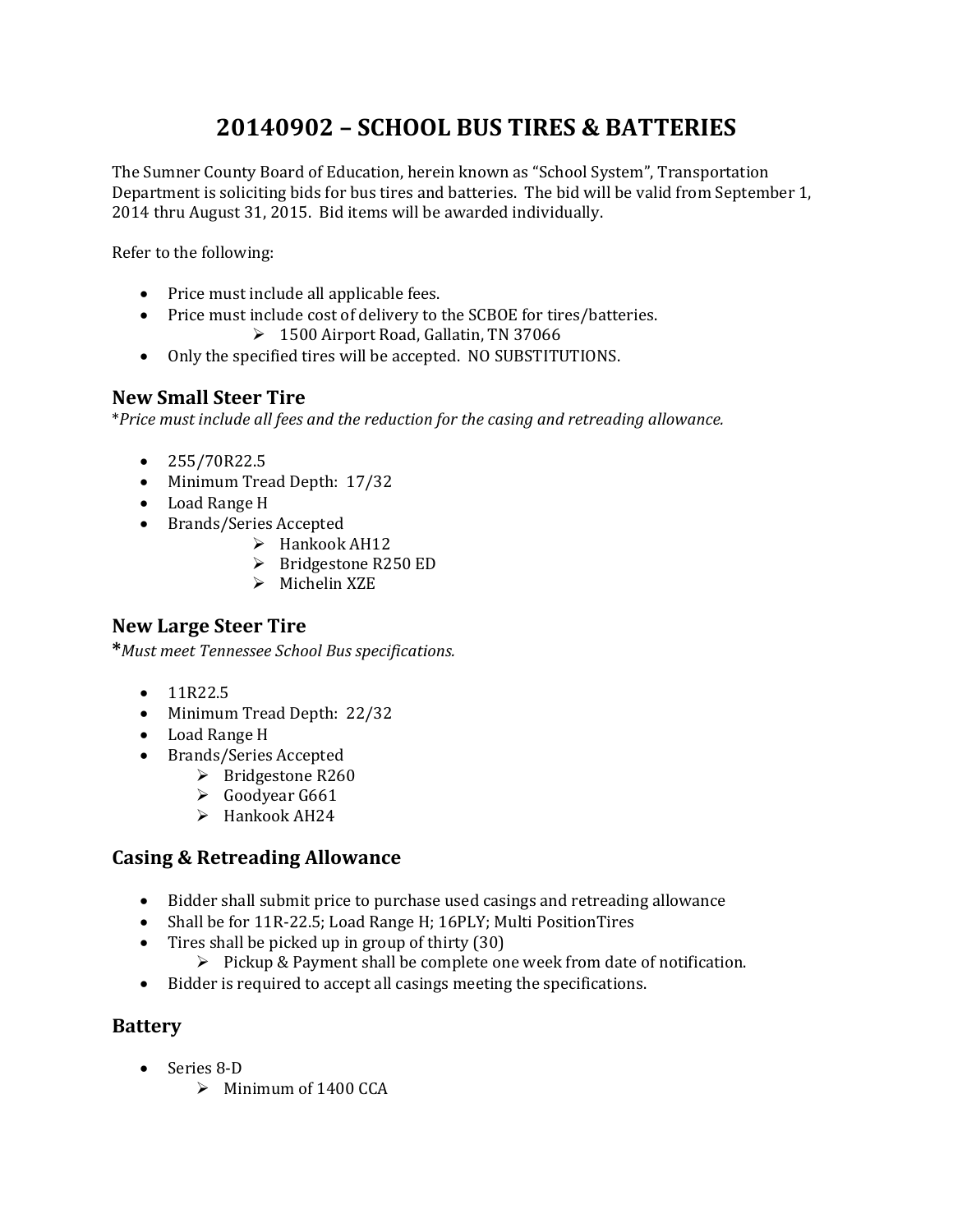## **SUMNER COUNTY BOARD OF EDUCATION**

Purchasing Department 1500 Airport Road Gallatin, TN 37066

| <b>COMPANY NAME</b>                         |                                         |                                            |                  |
|---------------------------------------------|-----------------------------------------|--------------------------------------------|------------------|
| <b>ADDRESS</b>                              |                                         |                                            |                  |
|                                             |                                         |                                            |                  |
| <b>TELEPHONE</b>                            |                                         |                                            |                  |
| <b>EMAIL</b>                                |                                         |                                            |                  |
| <b>AUTHORIZED COMPANY</b><br>REPRESENTATIVE |                                         |                                            | <b>SIGNATURE</b> |
| <b>AUTHORIZED COMPANY</b><br>REPRESENTATIVE |                                         |                                            | <b>PRINTED</b>   |
| <b>DATE</b>                                 |                                         |                                            |                  |
| <b>BID TITLE</b>                            | 20140902 - SCHOOL BUS TIRES & BATTERIES |                                            |                  |
| <b>DEADLINE</b>                             | 9:00 a.m., TUESDAY, SEPTEMBER 2, 2014   |                                            |                  |
| <b>BID AMOUNT</b>                           | <b>New Small Steer Tire</b>             | \$    _______________________ per tire     |                  |
|                                             |                                         | (hrand)                                    |                  |
|                                             | New Large Tire                          | \$_______________________________ per tire |                  |
|                                             |                                         |                                            | (brand)          |
|                                             | Case & Retreading Allowance             | $\mathsf{S}$ $\qquad \qquad$               | each             |
|                                             | Battery                                 |                                            |                  |
| <b>BID GOOD THRU</b>                        |                                         |                                            |                  |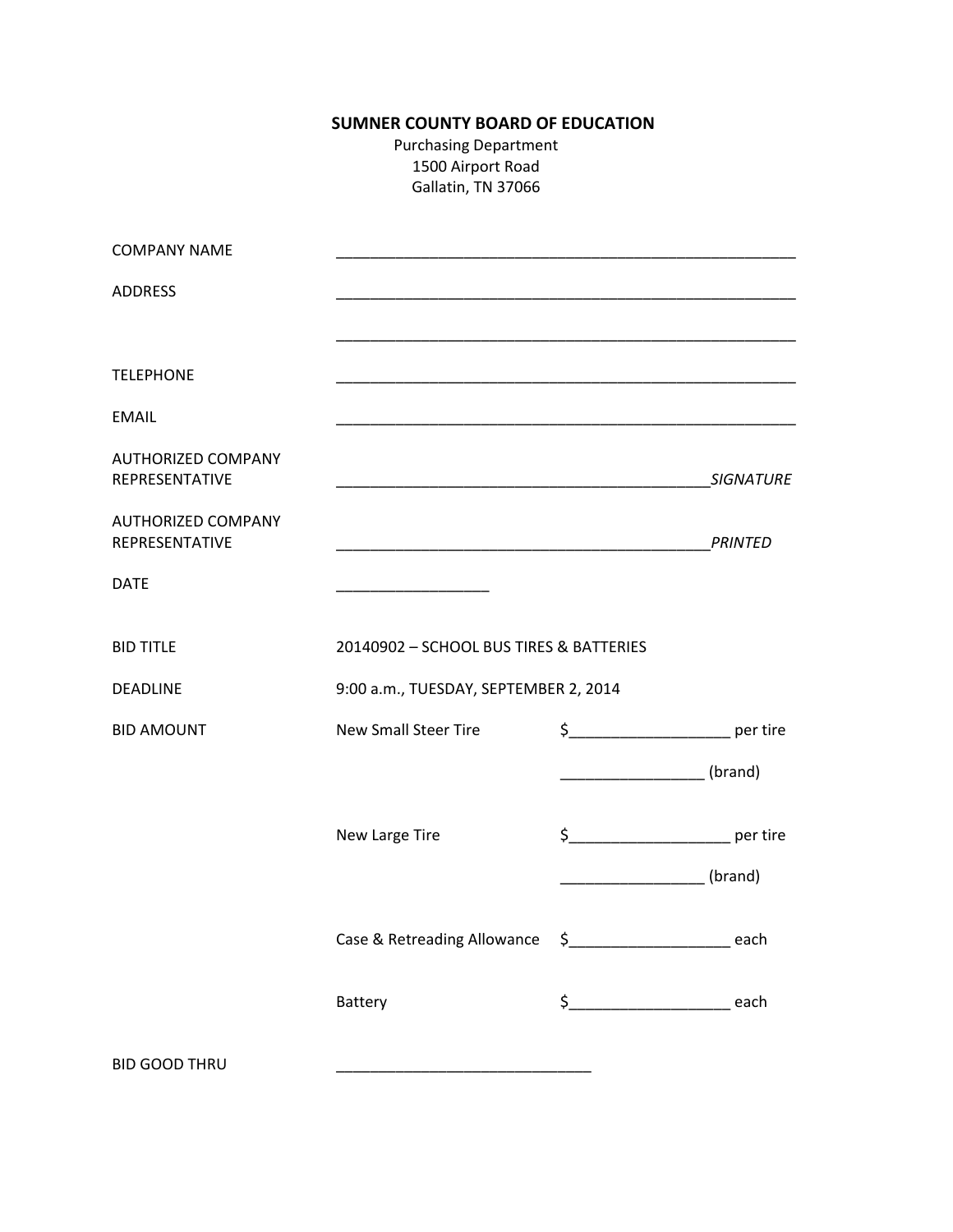### Invitation to Bid

#### 20140902 SCHOOL BUS TIRES & BATTERIES

Responses to an Invitation to Bid will be received by the Purchasing Supervisor, Sumner County Board of Education, 1500 Airport Road, Gallatin, TN 37066 for 20140902 SCHOOL BUS TIRES & BATTERIES until 9:00 a.m. CDT Tuesday, September 2, 2014. Bid responses will be opened at that time, taken under advisement and evaluated. Should you have any questions please call Kevin Kepley, Transportation Department at (615) 452-1520. All proposals are subject to the Board of Education's conditions and specifications which are available from Vicky Currey, Purchasing Supervisor (615) 451-6560. All bids can be viewed on line at www.sumnerschools.org.